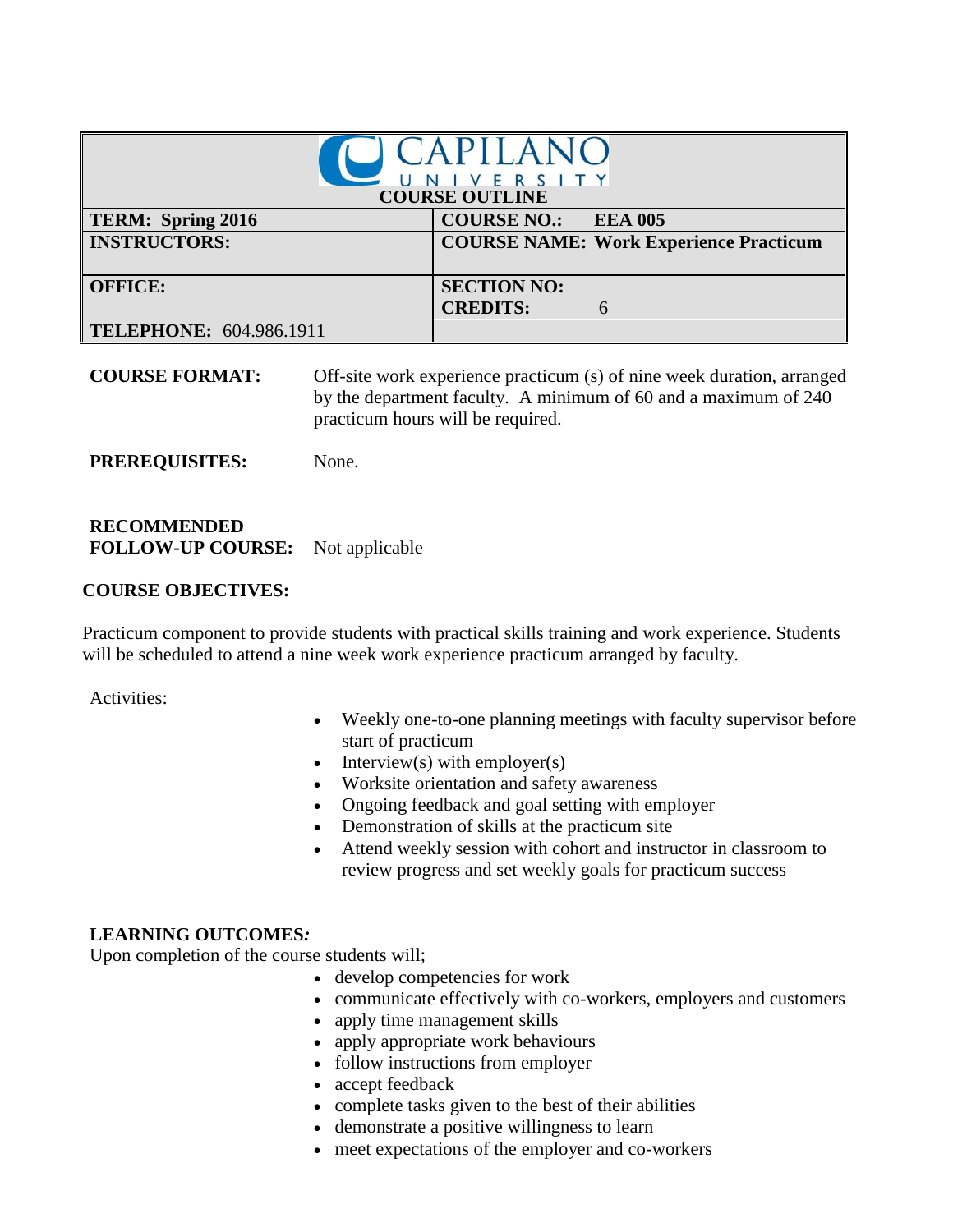**EVALUATION PROFILE:** Students will be monitored weekly to assess progress.

Practicum employers will be required to provide weekly feedback and complete a work experience practicum evaluation at the completion of the practicum.

Written reports will assess skills, including

- Fundamental practical skills specific to employment sector
- Personal management skills
- Communication skills with co-workers, supervisor and customers
- Teamwork skills

Student progress during the practicum will be evaluated based on employer feedback, program goals and specific employability skills predetermined by the employment sector the student is working in. All parties (university, employer and student) must sign a Work Experience Practicum agreement before practicum begins. Copy to be left at employer site and in student file on campus.

**GRADING PROFILE:** Credit or No Credit

## **OPERATIONAL DETAILS:**

| <b>Departmental Policies:</b> | The AWE Department has policies addressing Student Behaviour<br>Expectations. All students sign a General Behaviour Expectation<br>Agreement at the start of the program. This agreement clearly defines<br>how to meet the outcomes and the appropriate consequences if these<br>outcomes are not met. This department policy is aligned with<br>University-wide policies. |
|-------------------------------|-----------------------------------------------------------------------------------------------------------------------------------------------------------------------------------------------------------------------------------------------------------------------------------------------------------------------------------------------------------------------------|
| <b>University Policies:</b>   | Capilano University has policies on Academic Appeals (including appeal<br>of final grades), Student Conduct, Cheating and Plagiarism, Academic<br>Probation and other educational issues. These and other policies are<br>available on the University website.                                                                                                              |
| <b>Participation:</b>         | Students are expected to participate positively at their work experience<br>practicum site.                                                                                                                                                                                                                                                                                 |
| Attendance:                   | Regular attendance at the practicum site is required. If absent or late,<br>students are expected to first call their employer and then call their AWE<br>instructor before work shift starts.                                                                                                                                                                              |